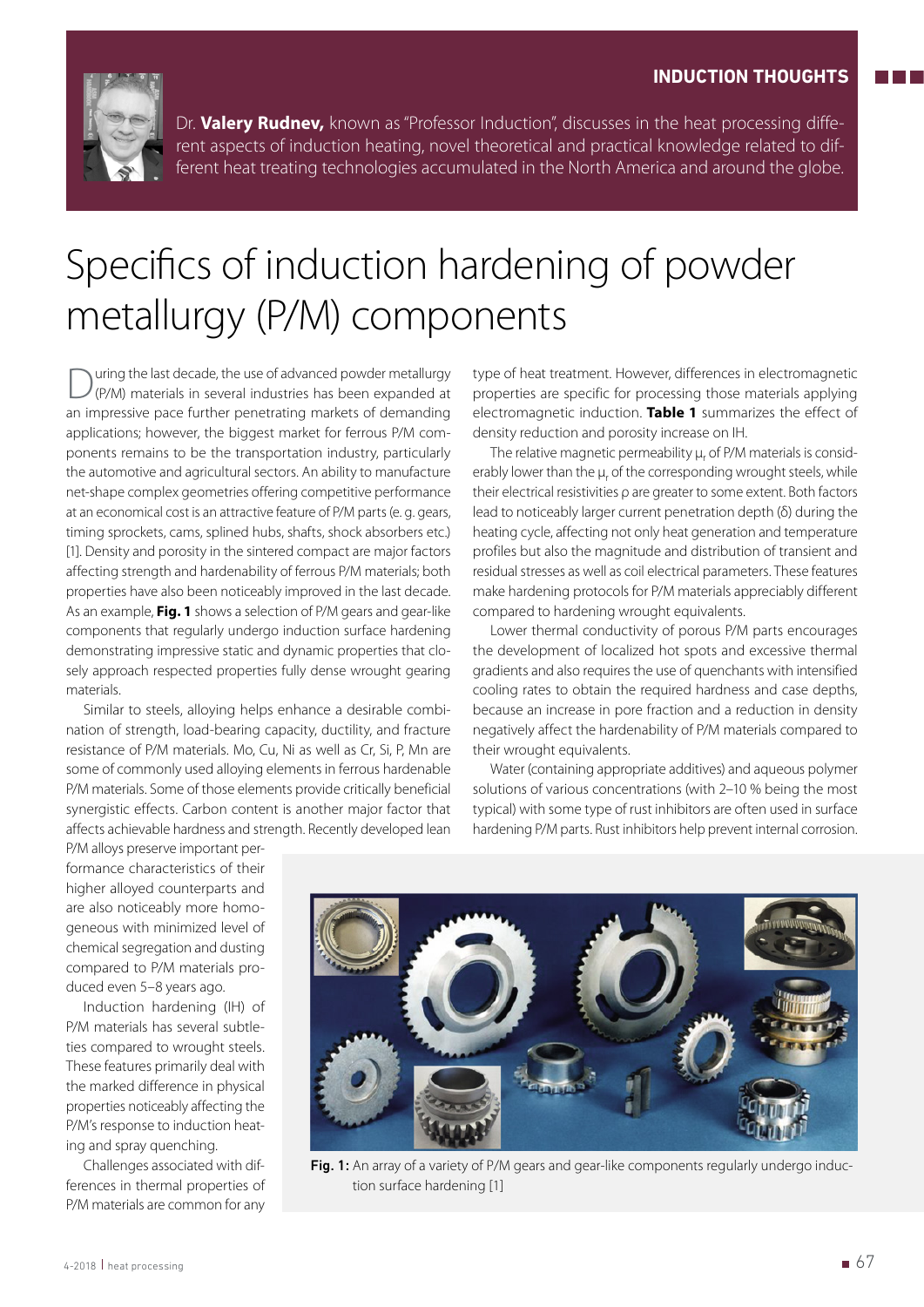Table 1: How induction hardening of P/M parts is affected by density reduction (porosity increase) compared to their wrought equivalents [1]

| <b>Property</b>        | Change   | Influence on induction process                                                                                                                                                                         |
|------------------------|----------|--------------------------------------------------------------------------------------------------------------------------------------------------------------------------------------------------------|
| Thermal conductivity   | Decrease | Less soaking action from high-temperature to low-temperature regions. Larger tempe-<br>rature gradients and thermal stresses during heating. Slower cooling of sub-surface<br>regions during quenching |
| Electrical resistivity | Increase | Larger current penetration depth $(\delta)$                                                                                                                                                            |
| Magnetic permeability  | Decrease | Larger δ and lower coil electrical efficiency                                                                                                                                                          |
| Hardenability          | Decrease | More severe quench is required to provide the same case depth                                                                                                                                          |
| Structural homogeneity | Worse    | Inconsistency of hardening; variations in surface hardness, case depth, hardness scat-<br>ter, and residual stress data. Increased tendency for cracking during hardening                              |

Oil quenching is sometimes specified when hardening P/M materials, particularly for those with stringent dimensional stability requirements and those having a pronounced tendency to cracking. Concern about fires and environmental restrictions are obvious drawbacks to using oils and oil-based quenchants. Note that quench oils may require higher temperatures than polymer quenchants. For example, in order to reduce the crack sensitivity of a gear-like component (DIN Sint D11 / ISO P2045) containing holes, it was specified having gentle preheating in the furnace and induction hardening using dunk quench in oil or comparable high concentration polymer quenchant followed by tempering were specified. Besides preheating and in order to avoid delayed brittleness, it was also important to minimize the HAZ as well as peak temperature and to apply the proprietary tempering protocol immediately after quenching.

It is good practice to have a minimum density of at least 7.0 g/ cm3. This helps to improve heat treat consistency. When hardening surfaces that have cuts, shoulders, teeth, holes, splines, slots, sharp edges, and other geometrical discontinuities and stress risers, it is preferable to have a minimum density of 7.2 g/cm<sup>3</sup>.

Obviously, density and porosity are not the only factors that affect IH of P/M materials. Other factors include the material composition, homogeneity of the microstructure (the rate of material segregation), surface conditions (including, surface roughness), as well as specifics of prior processing operations such as sintering essentials of the green compact. Double-pressed components and high-temperature sintering improve density, microstructural

homogeneity and ensure good diffusion. Under certain conditions, structural heterogeneity may even affect an eddy current flow. Any degree of surface decarburization prior to IH should be avoided.

The alloying method used to produce the powder can also have a marked effect on heat treat results. Among alloying techniques are admixing, diffusion alloying, pre-alloying, hybrid alloying, and the MIM (metal injection molding) method.

Depending on the specific composition, some P/M parts may have a greater tendency to crack. For example, special attention must be paid when developing hardening protocols for copper alloyed P/M materials. Though ferrous P/M materials with a high copper content provide a good blend of mechanical properties at a competitive cost, they are often more prone to cracking. Besides, there is always a legitimate concern in regard to incipient melting when using copper alloyed ferrous P/M utilizing elevated hardening temperatures. This makes it imperative to have sufficiently accurate process control and monitoring.

Case study discussed in [1] reveals that the microstructural heterogeneity in a copper alloyed P/M component may be so severe that, when examined under a microscope, it almost looked like copper had been electroplated on the surface of the part. This was the result of incomplete copper diffusion during alloying and such heterogeneity can easily result in the re-direction of the localized eddy current flow if RF frequencies are applied.

Although it is strongly recommended that P/M induction-hardened parts should preferably have a density of not less than 7.0 g/cm<sup>3</sup>, there are a number of successful applications where



Fig. 2: Variations of the Inductoscan family of advanced induction equipment for heat treating powder metallurgy parts (Courtesy of Inductoheat Europe GmbH, an Inductotherm Group company)

an O.D. hardening has been done on P/M components with a density as low as 6.8  $g/cm<sup>3</sup>$ .

In some cases, it might be considered beneficial if P/M parts have a variable "surface-to-subsurface" density. For example, the density at the surface to be hardened might be as high as 7.5  $q/cm<sup>3</sup>$  or even higher, and it gradually decreases to a base density